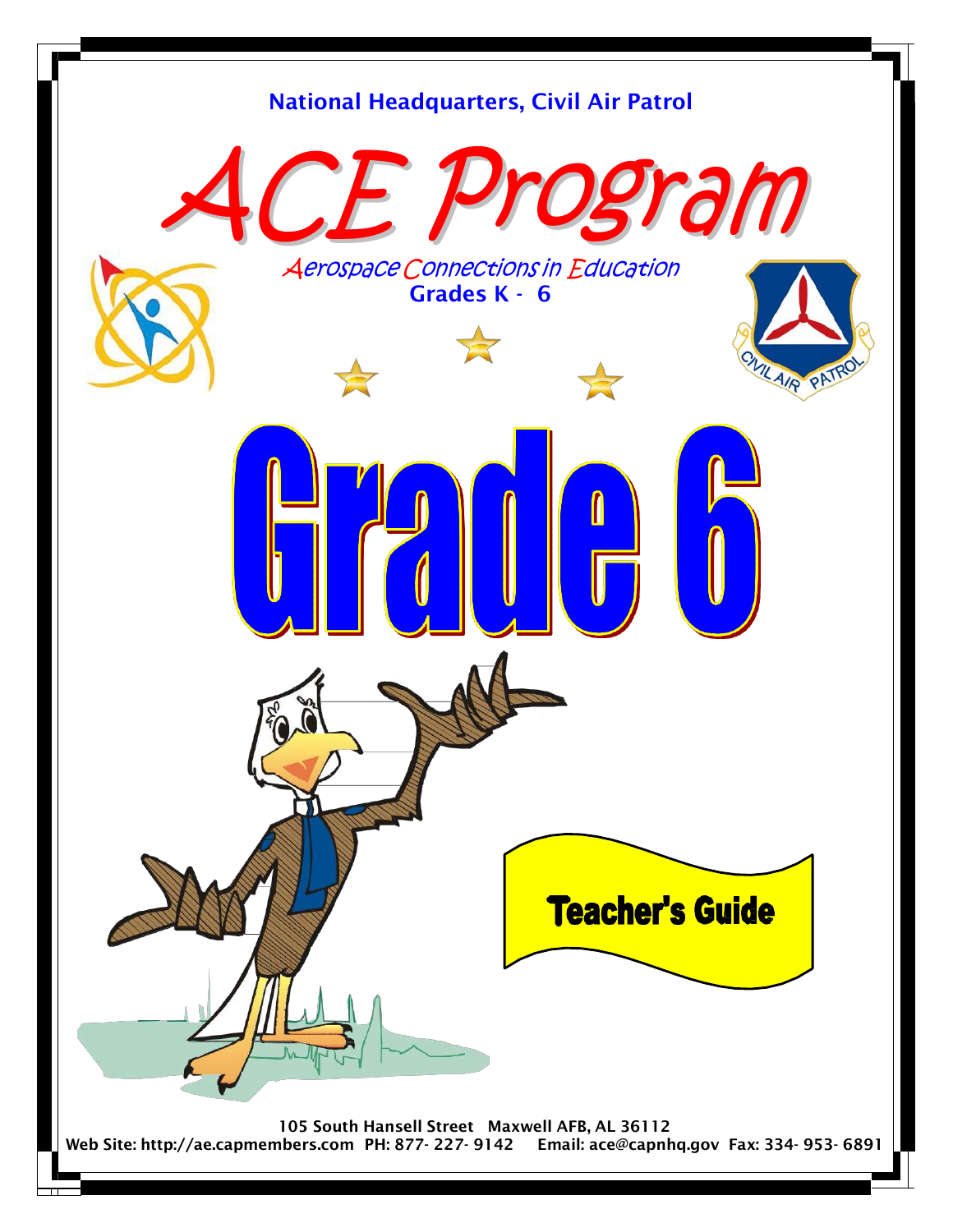



## **Target Grade 6 Academic Lesson #2**

**Topics:** airplane surface controls, motion, design, probability (science, math)



A B

 $C \cap D$ 

**Length of Lesson:** 30 - 60 minutes

**Reference:** Elements of this lesson came from NASA at

http://www.nasa.gov/pdf/636827main\_Sci%20Filesguide4\_00.pdf

## **Objectives:**

- Students will define and demonstrate roll, pitch, and yaw.
- Students will experiment with surface controls to adjust flight paths.
- Students will convert fractions to decimals.
- Students will calculate percentages and determine probability from data.

## **National Standards:**

Math

- Number and Operations
	- work flexibly with fractions, decimals, and percents to solve problems
- Understand and apply basic concepts of probability
	- use proportionality and a basic understanding of probability to make and test conjectures about the results of experiments and simulations
- Communication
	- Organize and consolidate their mathematical thinking through communication
- Connections
	- Understand how mathematical ideas interconnect and build on one another to produce a coherent whole
	- Recognize and apply mathematics in contexts outside of mathematics
- **Representation** 
	- Create and use representations to organize, record, and communicate mathematical ideas

## Science

- Content Standard A: Science as Inquiry
- Content Standard B: Physical Science
	- Motions and forces
	- Transfer of energy
- Content Standard E: Science and Technology
	- Abilities of technological design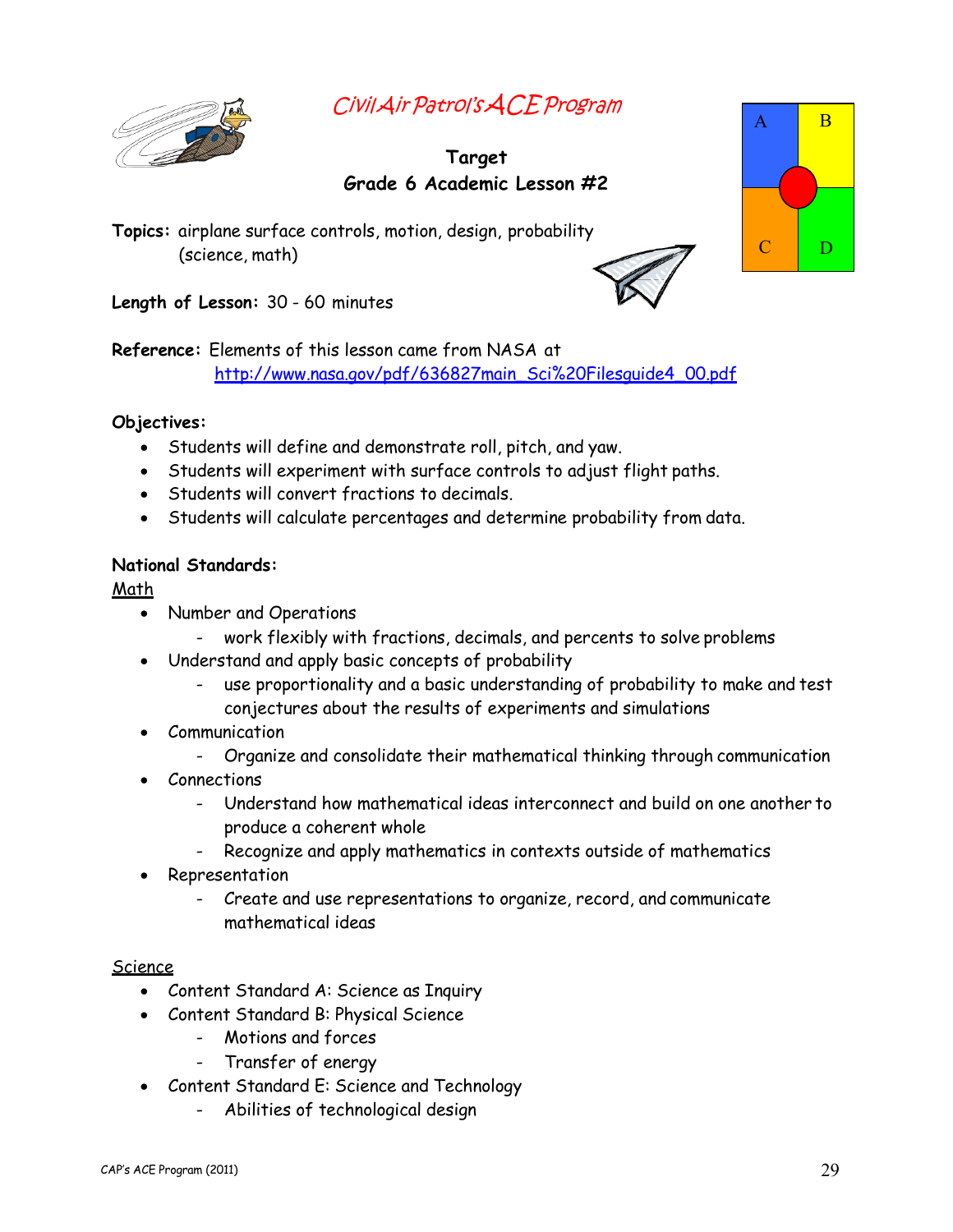#### **Background Information:**

(The information and picture below are from http://www.melodyshaw.com/files/SpaceDayToolkit.pdf)

Pilots use different terms to describe the particular ways an aircraft movesforward:

- Pitch: Aircraft nose moves up or down
- Roll: One wing of aircraft tips up while the other tips down
- Yaw: Nose of airplane moves left or right while remaining level with the ground

Pilots use several control surfaces (movable sections on the aircraft's surface) to better direct an aircraft·s movement. These include:

Elevator: Section on horizontal part of tail that controls pitch

- Aileron: Section at rear edge of wing near tip that controls roll
- Rudder: Section attached to vertical part of tail that controls yaw



#### **Materials:**

- 5 pieces of green construction paper
- 5 pieces of blue construction paper
- 5 pieces of yellow construction paper
- 5 pieces of orange construction paper
- 1 piece of red construction paper
- tape
- Target Data Sheet (included)

**NOTE:** For this lesson, students need to have knowledge of converting fractions to decimals and decimals to percents. This motivational lesson provides practical practice and application of these math skills.

For homework, prior to teaching this lesson, ask students to make their best paper airplane. If they do not know how to make a paper airplane, you may suggest that they research designs, or you may provide the instructions on how to make the "Simple Paper Airplane" included in this lesson. Tell students that they will need their paper airplane during class tomorrow.



Have 5 target areas set up prior to the beginning of class the next day. To assemble the target areas, join 4 different colored pieces of construction paper together using tape. Place a reasonably sized red circle (or square) in the middle of the 4 pieces of construction paper to represent the bulls-eye. Label the colored squares as A, B, C, and D, as illustrated.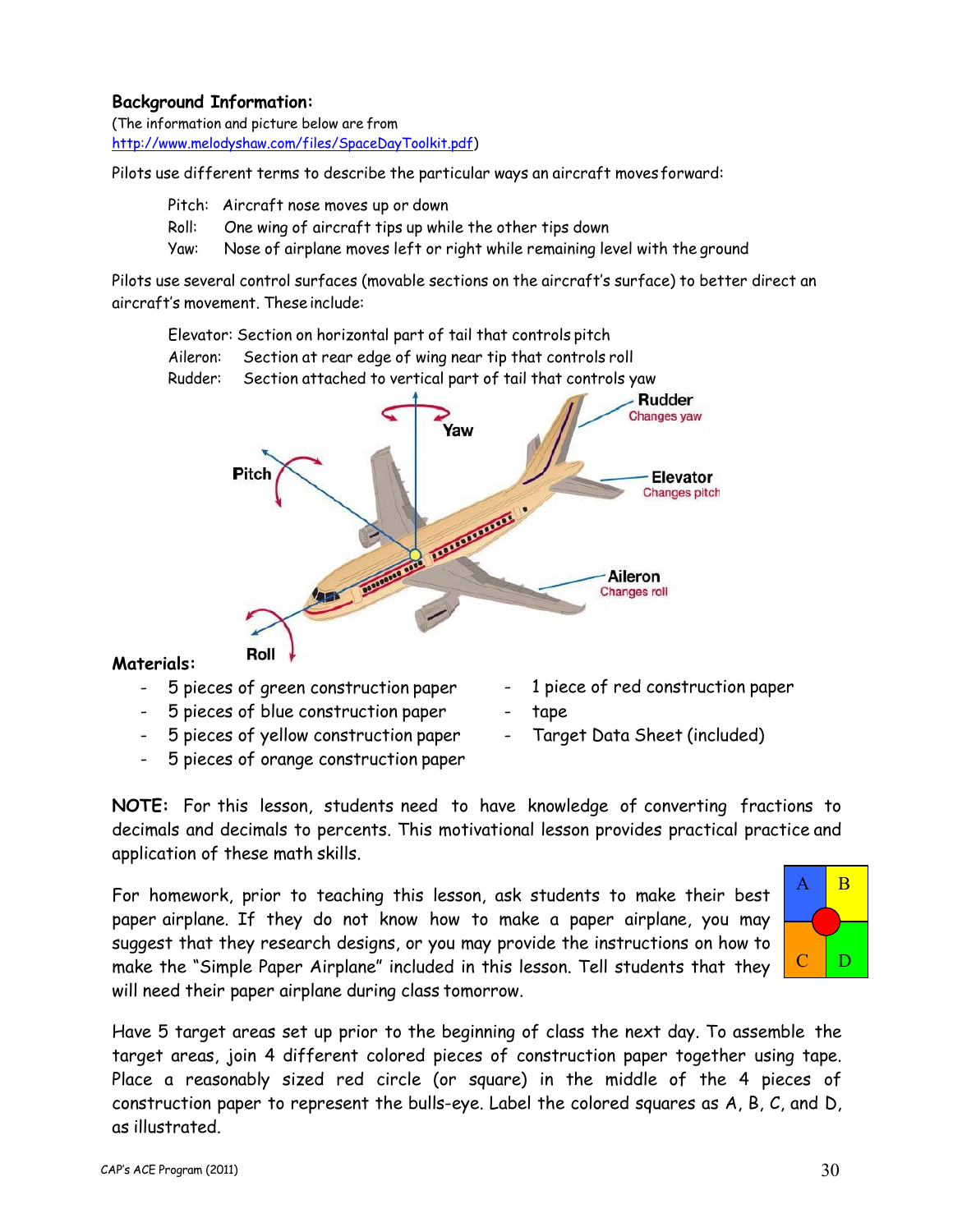#### **Lesson Presentation:**

- 1. Ask students to take out their paper airplane and a pencil. Tell students that they will use math and science to determine how well they can hit a target.
- 2. Prior to target practice, inform students that they will learn or recall a few things about airplanes. (A fifthgrade ACE lesson provided instruction on pitch, roll, and yaw.) First of all, airplanes can travel forward, but they can also roll, pitch and yaw. Demonstrate roll, pitch, and yaw with a paper airplane.



- Roll: Tell students to imagine an imaginary horizontal line running through the nose of the airplane to the back end of the plane. If the airplane rotates left or right on this imaginary line, it is rolling. Demonstrate roll by tipping one wing down (the other wing automatically goes up), keeping the body of the airplane (the fuselage) in the same place. (You may wish to use a straw to represent the imaginary axis.)
- Pitch: Tell students to imagine a line running through the plane from wingtip to wingtip. If the airplane rotates up or down on this imaginary line, it is pitching. Holding the wings level, pitch the nose up (move the nose up and the tail goes down). Tell students when the nose goes up, the plane is pitching upward. Tip the nose down, and tell students that when the nose of the plane goes down and the tail is up, the plane is pitching down.
- Yaw: Tell students to imagine a vertical line stabbing the plane right in its mid-section. If the plane twists left or right along this imaginary axis, it is yawing. Tell students to think of a swivel chair. Turn the nose of the airplane to the left and tell students that this is an example of the plane yawing to the left. Then, demonstrate a yaw to the right.
- 3. (optional) To reinforce or help students better understand roll, pitch, and yaw, have the students kinesthetically demonstrate roll, pitch, and yaw. Tell them to roll by leaning at their waist to their left or right. Tell them pitch by bending forward at their waist and raising their back and head up and down (like bowing to a king or queen). Tell them to yaw by spinning to their left or right on one foot (like being in a swivel chair).
- 4. Call out roll, pitch, and yaw positions to students and have students orient their paper airplane appropriately.

pitch up  $\mathbb A$  pitch down  $\mathbb V$ yaw left  $\sum$  yaw right  $\mathcal{D}$ roll left  $\sum$  roll right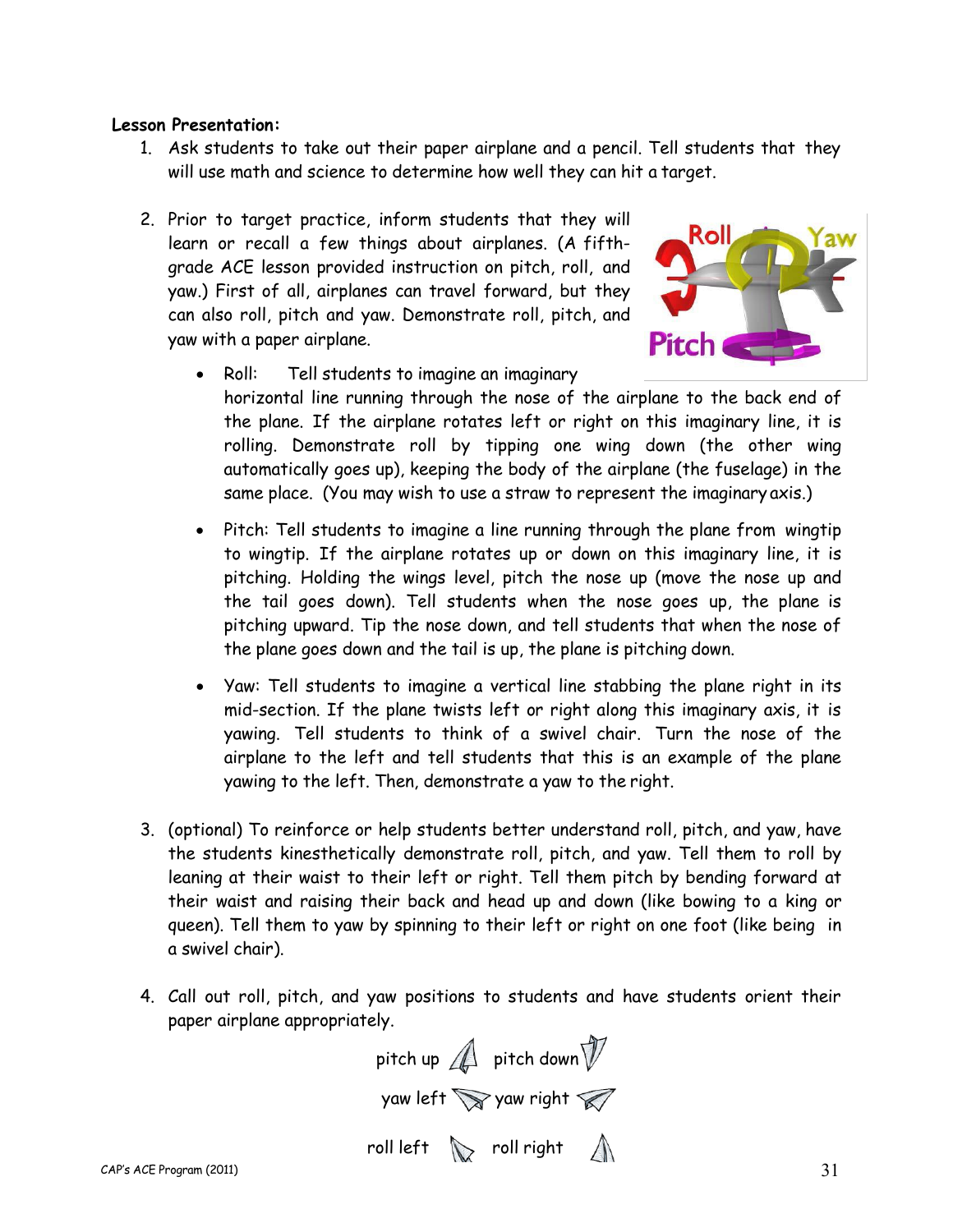- 5. Tell students that an airplane·s control surfaces (moveable sections on an airplane·s surface) such as a rudder, aileron, and elevator, affect how the plane rolls, pitches, and yaws. (See background information.)
- 6. Have students make 2 small cuts a few centimeters apart at the back of each wingtip if they have not done so. State that these movable parts are called elevons and that an elevon is a combination of an aileron and elevator. (See background information.) Tell students that they can bend the elevons slightly up or down, and this will change the flight path of their airplane. (Teachers: You may want students to experiment with the elevons to find out on



their own how adjusting the elevons affects flight, or if time is an issue you may want to provide instructions. For example, if their plane is flying too low, they can slightly bend both elevons up slightly, and the plane will move up. If their plane is flying too high, they can lower the elevons to bring the plane down. If students have one elevon up and one down, it affects roll to the left or right.) Tell students that their paper airplane does not have a rudder (the moveable piece on the vertical tail of the aircraft), so they cannot control yaw.

- 7. Distribute a "Target Data Sheet" to each student, and divide students into 5 groups. Tell students that they will line up in front of a target area (the colored pieces of construction paper taped to the wall). They will take turns tossing their plane toward the red bull·s-eye. After their toss, they will move to the back of the line and make a tally mark on their data sheet in the correct box to indicate where the nose of their airplane hit the target area. For example, if they toss it and it hits the "A" piece of construction paper, they should put a tally mark in the "A" box on their data sheet. Tell students they have 8 times (or other amount determined by the teacher) to toss their plane at the target. Once they have completed all tosses, they should answer the remaining questions on the data sheet. Discuss how to complete the chart by putting an example on the board if necessary.
- 8. Direct each group to their target area and allow them to begin.
- 9. As time permits, allow students to share some results from their data sheet. Determine who has the best aim.
- 10. Ask students to explain how they used math and science to determine how well they can hit a target with a paper airplane. (Possible discussions: Newton's laws of motion help explain why the plane moves: inertia, F=MA, action/reaction. Also, students used the scientific method by asking, "What will happen if I toss it like this?" They hypothesized, analyzed, drew conclusions, and made adjustments. They were able to count and create a percentage to describe their accuracy in hitting a target. It is more specific to say, "I can hit the bull's-eye 70% of the time," rather than saying, "I am good at hitting a bull's-eye with a paper airplane.")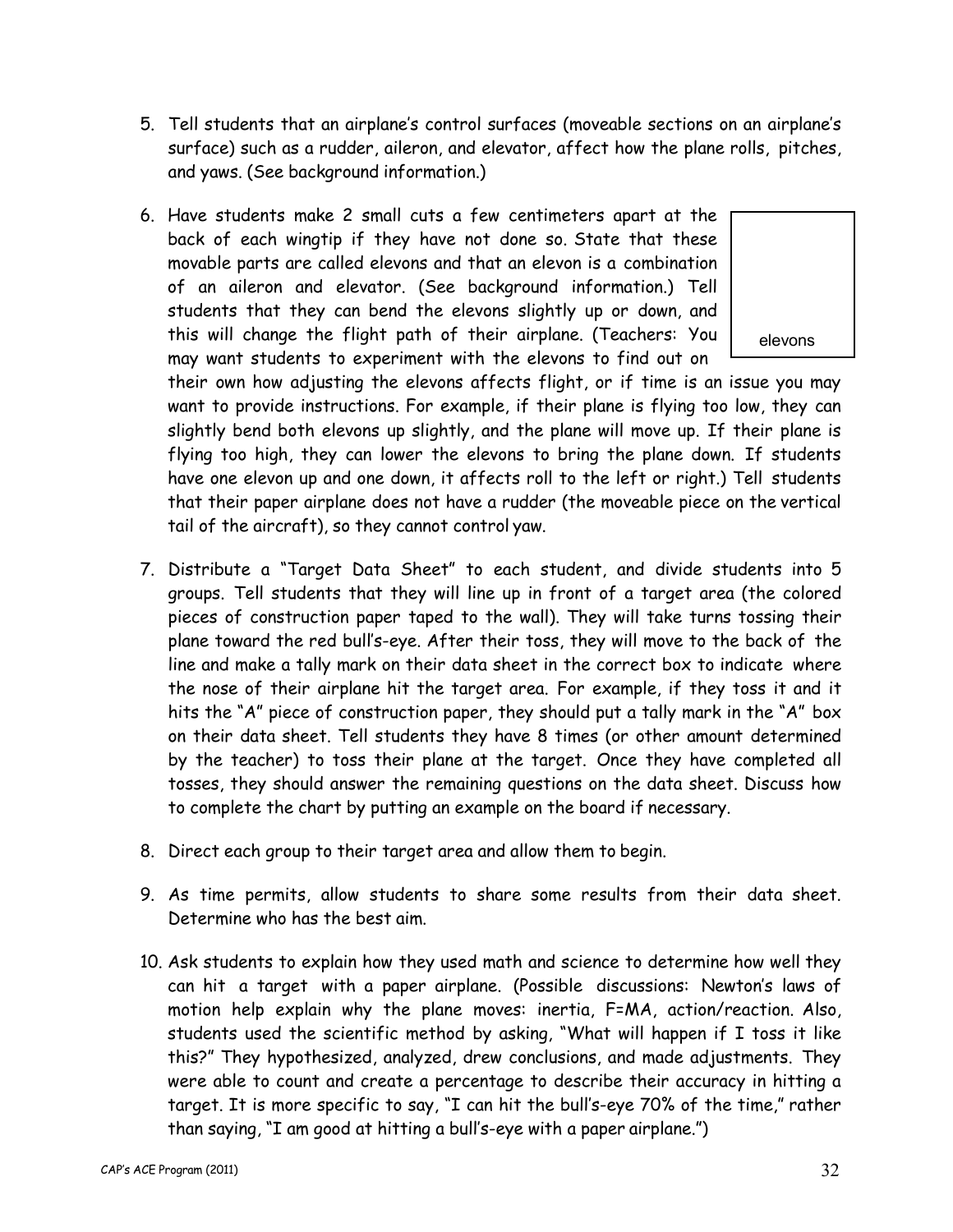#### **Summarization:**

Ask students to summarize what they learned from today's lesson. In sharing lessons learned, ensure that someone explains pitch, roll, and yaw. Remind students that science and math help to explain and provide a better understanding and description ofevents.

Ask students what would happen if they practiced these skills (tossing airplanes at a target, converting fractions to decimals, and converting decimals to percents) every day. In theory, they should become better and better. Remind students that while practice may not make perfect, it does make one better. Encourage students to practice good character skills daily and work on being the best person they can be.

#### **Assessment:**

- teacher observation
- "Target Data Sheet"

## **Additional activity ideas to enrich and extend the primary lesson (optional):**

- Have students determine the overall percentage of hitting a target for girls versus boys.
- Complete the "Flight Direction Challenge Point Worksheet." (a NASA worksheet)
- Have students use their own personal data from their "Target Data Sheet" to create a page that provides information like that on the ´Flight Direction Challenge Point Worksheet."



Source: NASA at http://www.grc.nasa.gov/WWW/k-12/UEET/StudentSite/dynamicsofflight.html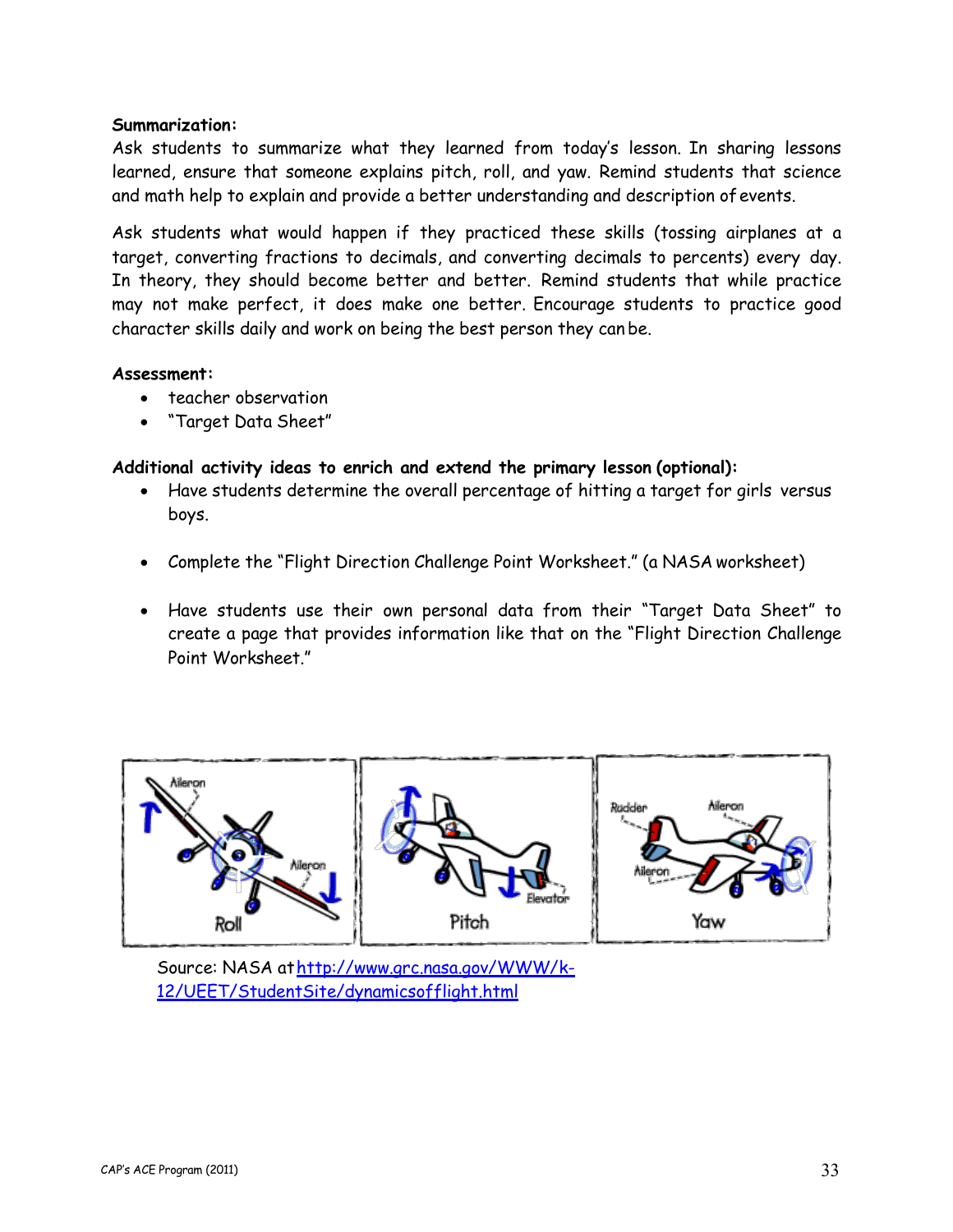



 $\mathbf{1}$ 



 $\mathbf 2$ 





Fold sides down<br>(in opposite directions)



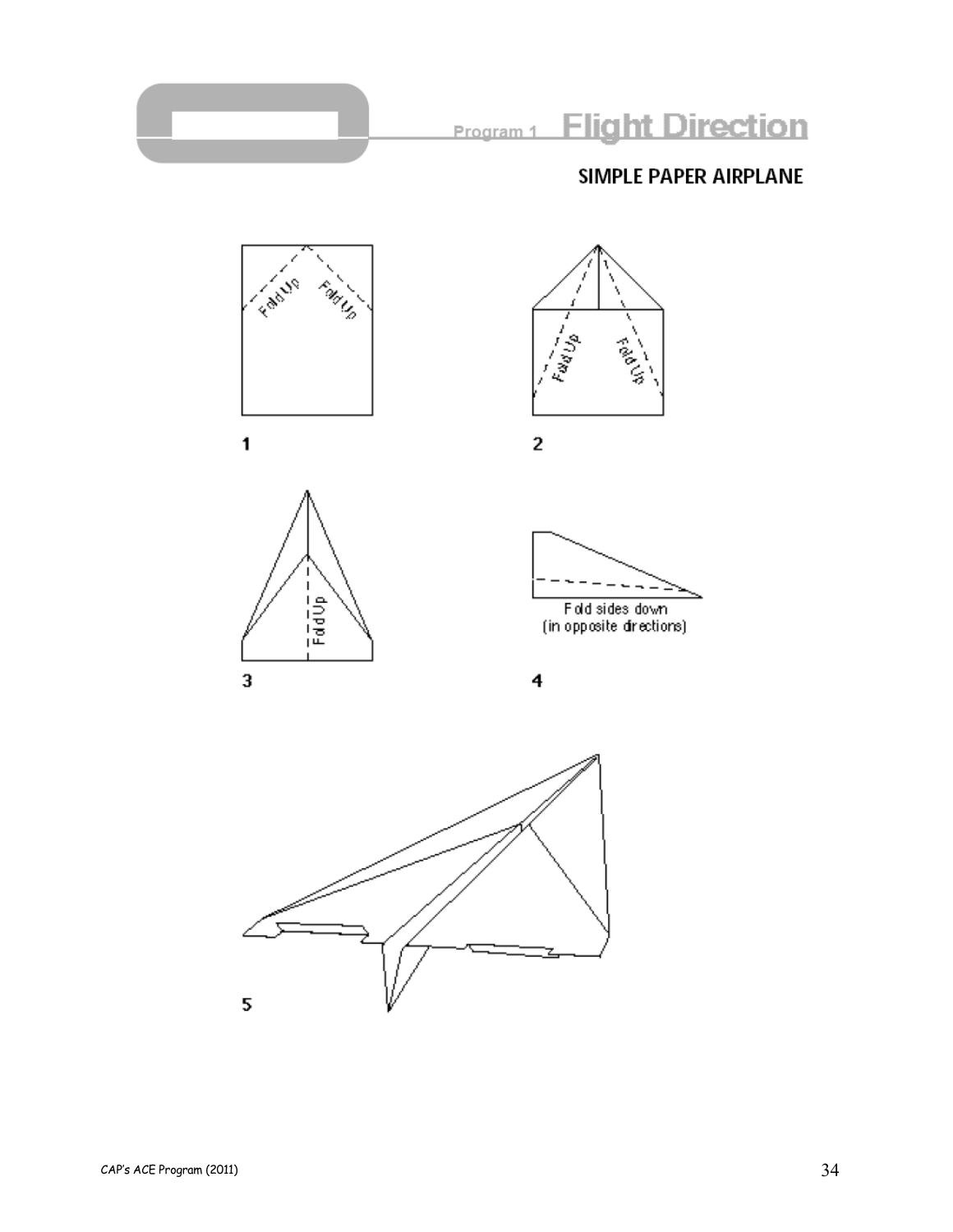

- **1.** How many total times did your teacher say that you are to toss the plane for this activity? \_\_\_\_\_\_\_
- **2.** Each time after you toss your paper airplane, place a tally mark in the target picture below to indicate where your airplane struck the target area.



**3.** Complete the chart below:

|                | $#$ of times it<br>hit this area | Total # of times you<br>threw the plane | Write a fraction indicating how<br>many times you hit this area. | What % of the<br>time did you hit<br>this area? |
|----------------|----------------------------------|-----------------------------------------|------------------------------------------------------------------|-------------------------------------------------|
| Α              |                                  |                                         |                                                                  |                                                 |
| B              |                                  |                                         |                                                                  |                                                 |
| C.             |                                  |                                         |                                                                  |                                                 |
| D              |                                  |                                         |                                                                  |                                                 |
| Bull's-<br>eye |                                  |                                         |                                                                  |                                                 |

Source: NASA

Yaw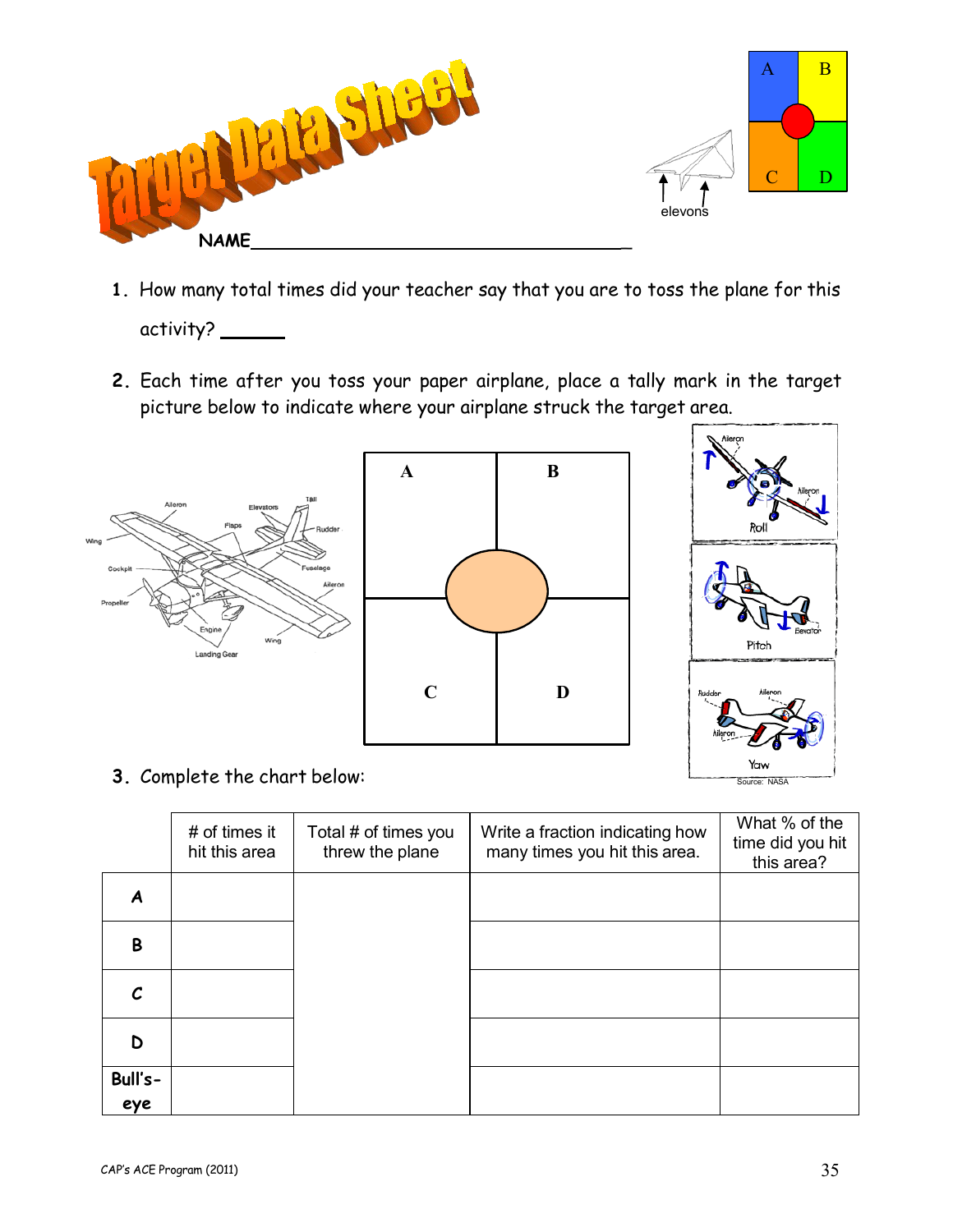

#### MCINTOSH STUDENTS' FLIGHT DATA

| Flight Results |                                                                                                                                                     |                 | Create a pie graph to represent the<br>flight results on the left.                     |  |  |  |
|----------------|-----------------------------------------------------------------------------------------------------------------------------------------------------|-----------------|----------------------------------------------------------------------------------------|--|--|--|
|                | Section A                                                                                                                                           | Section B       |                                                                                        |  |  |  |
|                | Х                                                                                                                                                   | Х<br>$x -$      |                                                                                        |  |  |  |
|                | Χ<br>X                                                                                                                                              | $x$ $\chi$<br>Χ |                                                                                        |  |  |  |
|                | X                                                                                                                                                   |                 |                                                                                        |  |  |  |
|                | X                                                                                                                                                   |                 |                                                                                        |  |  |  |
|                | Section C                                                                                                                                           | Section D       | Section A—Green<br>Section B—Red<br>Section C—Yellow<br>Section D-Blue                 |  |  |  |
|                |                                                                                                                                                     |                 | 1. Which section of the target did the McIntosh Team's planes hit the most? The least? |  |  |  |
|                |                                                                                                                                                     |                 | MOST: Section _________ UEAST: Section __________                                      |  |  |  |
|                | 2. What patterns do you notice in the data for their airplar s                                                                                      |                 |                                                                                        |  |  |  |
|                |                                                                                                                                                     |                 |                                                                                        |  |  |  |
|                |                                                                                                                                                     |                 |                                                                                        |  |  |  |
|                | In section D?                                                                                                                                       |                 | 3. Of the 10 landings, how many were in section A? In section B? In section C?         |  |  |  |
|                |                                                                                                                                                     |                 | Section A: _______ Section B: _______ Section C: _______ Section D: _______            |  |  |  |
|                | 4. Discuss how the number of landings in a section can be expressed with either a<br>fraction or decimal. Organize the data in the displayed table. |                 |                                                                                        |  |  |  |

| Area      | No. of<br>Landings | Total<br><b>Flights</b> | <b>Fraction</b> | Decimal |
|-----------|--------------------|-------------------------|-----------------|---------|
| Section A |                    | 10                      |                 |         |
| Section B |                    | 10                      |                 |         |
| Section C |                    | 10                      |                 |         |
| Section D |                    | 10                      |                 |         |

5. Color the circle graph to summarize landing results for each section of the sample data.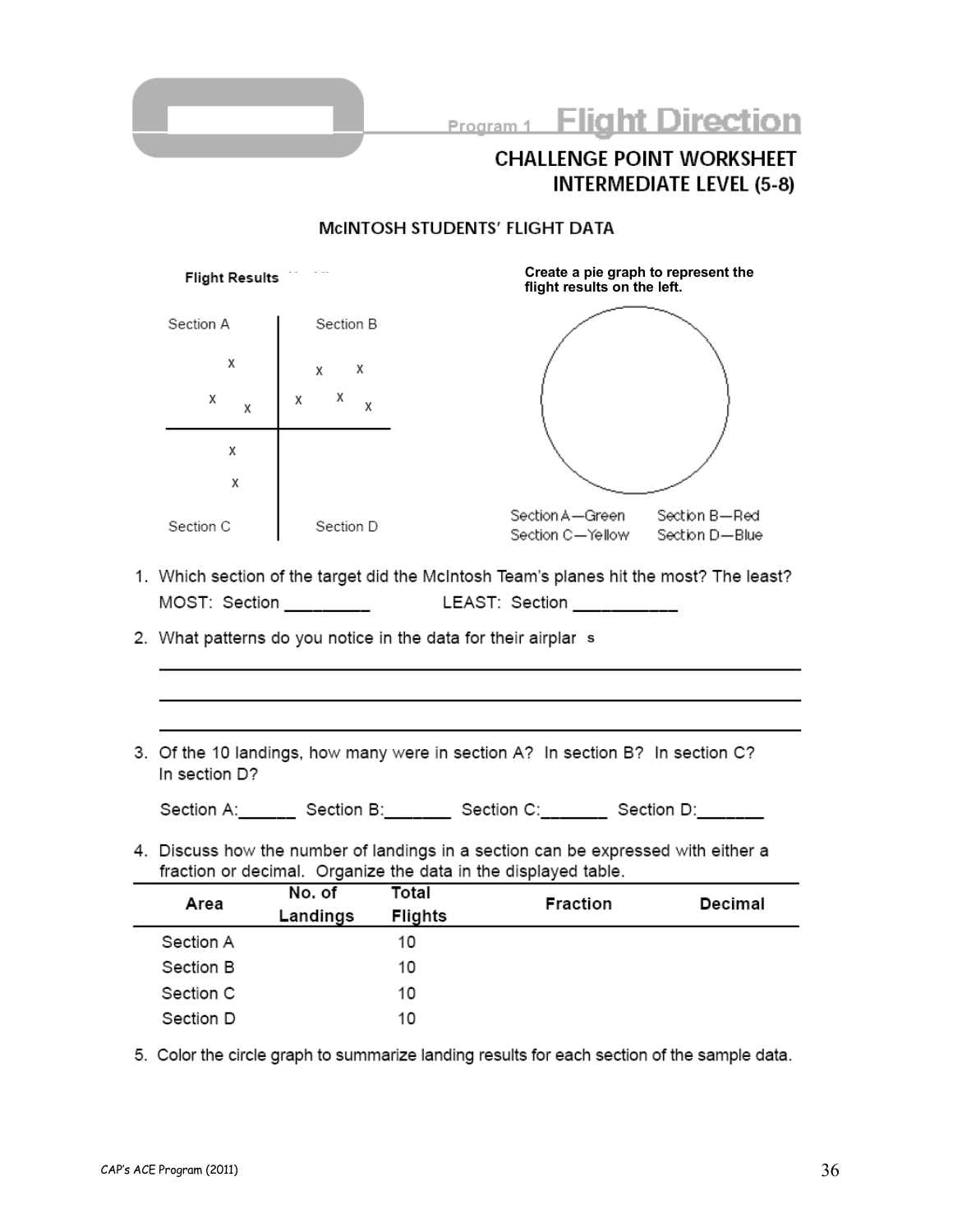## ANSWER KEY



# **CHALLENGE POINT WORKSHEET ANSWER KEY INTERMEDIATE LEVEL (5-8)**

### MCINTOSH STUDENTS' FLIGHT DATA



- 1. Which section of the target did the McIntosh Team's planes hit the most? The least? MOST: Section B LEAST: Section D
- 2. What patterns do you notice in the data for their airplar s
- 3. Of the 10 landings, how many were in section A? In section B? In section C? In section D?

Section A: 3 Section B: 5 Section C: 2 Section D: 0

4. Discuss how the number of landings in a section can be expressed with either a fraction or decimal. Organize the data in the displayed table.

| Area      | No. of<br>Landings | Total<br><b>Flights</b> | <b>Fraction</b> | Decimal |
|-----------|--------------------|-------------------------|-----------------|---------|
| Section A |                    | 10                      | 3/10            | .30     |
| Section B | 5                  | 10                      | 5/10            | .50     |
| Section C |                    | 10                      | 2/10            | .20     |
| Section D |                    | 10                      | 0/10            | .00     |

5. Color the circle graph to summarize landing results for each section of the sample data.